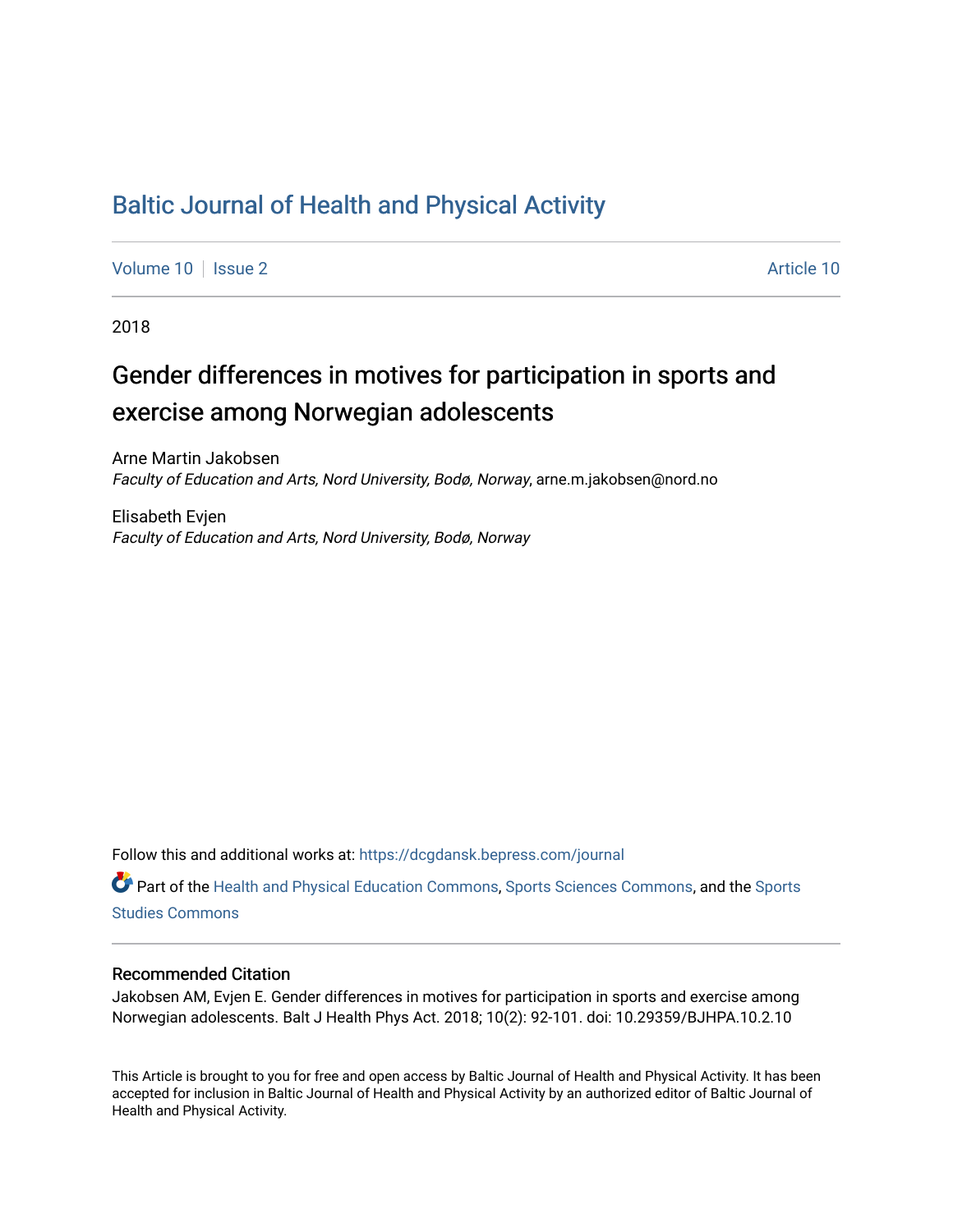# **Gender differences in motives for participation in sports and exercise among Norwegian adolescents**

**Arne Martin Jakobsen ABCDEFG, Elisabeth Evjen<sup>E</sup>**

Faculty of Education and Arts, Nord University, Bodø, Norway

| <b>abstract</b>          |                                                                                                                                                                                                                                                                                                                                                                                                                                                                                                                  |
|--------------------------|------------------------------------------------------------------------------------------------------------------------------------------------------------------------------------------------------------------------------------------------------------------------------------------------------------------------------------------------------------------------------------------------------------------------------------------------------------------------------------------------------------------|
| <b>Background:</b>       | Drawing from the theories of self-determination, this study examined how intrinsic and extrinsic<br>motives affect Norwegian adolescents' participation in organized sports and their stamina for exercising<br>relative to gender. We also investigated which motives can predict exercising/training, and whether<br>this is influenced by gender.                                                                                                                                                             |
| <b>Material/Methods:</b> | 368 students (male, 51%; female 49%) aged between 16 and 18 years completed a standardized<br>questionnaire "Motives for Physical Activity Measure - Revised (MPAM-R)" (by Ryan, Frederick, Lepes,<br>Rubio & Sheldon). The main effects were followed up using one-way analyses of variance (ANOVA). To<br>analyze the relationship between the dependent variable "sustained exercise" and the independent<br>variables "intrinsic motives", "gender", and "age", we conducted a multiple regression analysis. |
| <b>Results:</b>          | Our results showed that Norwegian girls have higher scores on intrinsic motives for sports participation<br>than boys, and that boys have higher scores on more extrinsic motives. We also determined that girls<br>are more active in organized sports and exercise more than boys.                                                                                                                                                                                                                             |
| <b>Conclusions:</b>      | Intrinsic motives, such as interest/enjoyment and competence, were found to influence sustained<br>exercise in adolescents, but gender had no influence.                                                                                                                                                                                                                                                                                                                                                         |
| Kev words:               | motives, sports, exercise, Norwegian, adolescents.                                                                                                                                                                                                                                                                                                                                                                                                                                                               |

### **article details**

|                       | Article statistics: Word count: 2,744; Tables: 3; Figures: 0; References: 49                                                                                                                                                                                                                                                                                                                                                                                                                                                                                                                                                                                                                                                                                                                                                                                  |  |  |  |  |  |  |
|-----------------------|---------------------------------------------------------------------------------------------------------------------------------------------------------------------------------------------------------------------------------------------------------------------------------------------------------------------------------------------------------------------------------------------------------------------------------------------------------------------------------------------------------------------------------------------------------------------------------------------------------------------------------------------------------------------------------------------------------------------------------------------------------------------------------------------------------------------------------------------------------------|--|--|--|--|--|--|
|                       | Received: May 2017; Accepted: April 2018; Published: June 2018                                                                                                                                                                                                                                                                                                                                                                                                                                                                                                                                                                                                                                                                                                                                                                                                |  |  |  |  |  |  |
|                       | <b>Full-text PDF:</b> http://www.balticsportscience.com                                                                                                                                                                                                                                                                                                                                                                                                                                                                                                                                                                                                                                                                                                                                                                                                       |  |  |  |  |  |  |
| Copyright             | © Gdansk University of Physical Education and Sport, Poland                                                                                                                                                                                                                                                                                                                                                                                                                                                                                                                                                                                                                                                                                                                                                                                                   |  |  |  |  |  |  |
| Indexation:           | Celdes, Clarivate Analytics Emerging Sources Citation Index (ESCI), CNKI Scholar (China National Knowledge<br>Infrastructure), CNPIEC, De Gruyter - IBR (International Bibliography of Reviews of Scholarly Literature in<br>the Humanities and Social Sciences), De Gruyter - IBZ (International Bibliography of Periodical Literature in<br>the Humanities and Social Sciences), DOAJ, EBSCO - Central & Eastern European Academic Source, EBSCO -<br>SPORTDiscus, EBSCO Discovery Service, Google Scholar, Index Copernicus, J-Gate, Naviga (Softweco, Primo<br>Central (ExLibris), ProQuest - Family Health, ProQuest - Health & Medical Complete, ProQuest - Illustrata: Health<br>Sciences, ProQuest - Nursing & Allied Health Source, Summon (Serials Solutions/ProQuest, TDOne (TDNet),<br>Ulrich's Periodicals Directory/ulrichsweb, WorldCat (OCLC) |  |  |  |  |  |  |
| <b>Funding:</b>       | This research received no specific grant from any funding agency in the public, commercial, or not-for-profit<br>sectors.                                                                                                                                                                                                                                                                                                                                                                                                                                                                                                                                                                                                                                                                                                                                     |  |  |  |  |  |  |
|                       | <b>Conflict of interests:</b> Authors have declared that no competing interest exists.                                                                                                                                                                                                                                                                                                                                                                                                                                                                                                                                                                                                                                                                                                                                                                        |  |  |  |  |  |  |
| Corresponding author: | Dosent Arne Martin Jakobsen, Nord universitet, Postboks 1490, 8049 Bodø, phone no.: +47 997 39 805; e-mail:<br>arne.m.jakobsen@nord.no                                                                                                                                                                                                                                                                                                                                                                                                                                                                                                                                                                                                                                                                                                                        |  |  |  |  |  |  |
|                       | <b>Open Access License:</b> This is an open access article distributed under the terms of the Creative Commons Attribution-Non-commercial<br>4.0 International (http://creativecommons.org/licenses/by-nc/4.0/), which permits use, distribution, and<br>reproduction in any medium, provided the original work is properly cited, the use is non-commercial and is<br>otherwise in compliance with the license.                                                                                                                                                                                                                                                                                                                                                                                                                                              |  |  |  |  |  |  |

**Authors' Contribution: A** Study Design

- **B** Data Collection
- **C** Statistical Analysis

**D** Data Interpretation

- **E** Manuscript Preparation
- **F** Literature Search **G** Funds Collection
-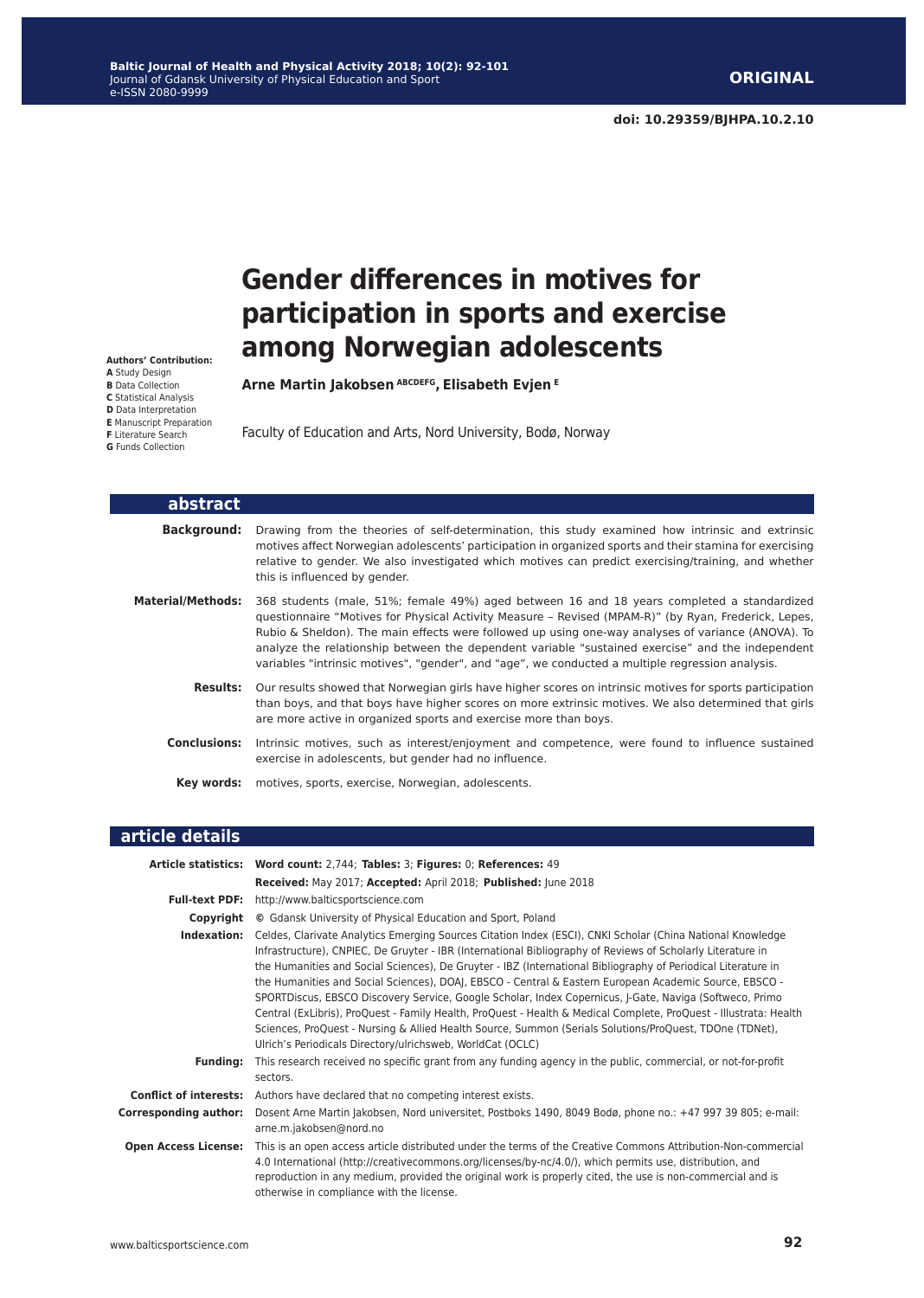## **introduction**

Factors affecting young people's engagement in sports have attracted increasing research attention in recent years [1, 2]. This study investigates further how intrinsic motives affect participation in organized sports as well as stamina for exercising. It also aims to determine whether there are gender differences among Norwegian adolescents in these areas.

Most participants are intrinsically motivated for sports. People participate in sports more often due to intrinsic motives, such as enjoyment and interest rather than extrinsic goals [3, 4], while exercisers are more likely to be motivated by extrinsic motives, such as improving one's appearance. Contexts fostering autonomy and perceived competence enhance enjoyment and sustained motivation [1, 5, 7]. Sustained exercise is most likely when a person has both well-internalized extrinsic motivation and intrinsic motivation [8, 9, 10, 11, 12].

The motivation for engaging in sports and exercise extends beyond intrinsic motivation. People also have many extrinsic reasons for engaging in sports, from health reasons to a desire for recognition. Self-determination theory includes two broad classes of non-intrinsic motivation: extrinsic motivation, which is behavior motivated by expected outcomes not inherent to the activity itself, and amotivation, which is the lack of energy directed toward action or intention. People are typically viewed as having multiple motives, both extrinsic and intrinsic [13, 14, 15].

The optimal motivational function is achieved through the satisfaction of a person's needs for autonomy, competence, and relatedness. This is called the basic psychological needs theory. Cognitive evaluation theory describes the environmental contingencies that lead to the adoption of intrinsically- or extrinsically-motivated behavior. Lastly, the organismic integration theory identifies the quality of motivation on a scale of perceived locus of causality. These causalities are ranked from highly autonomous to highly controlling [10, 16, 17 ,18].

The highest level of intrinsically motivated behavior includes activities people do only for enjoyment, pleasure, and fun and there are no rewards or discernible reinforcements involved [19,20]. Autonomous regulation is associated with action and maintenance of change for exercise [17, 21], exercise-related selfesteem [22], greater physical fitness [23, 24], more frequent self-reported exercise behavior [25], and more positive attitudes toward exercise [23, 24]. Perceived autonomy support from friends is positively associated with identified regulation and intrinsic motivation [25]. It has also been reported that perceived autonomy support from exercise instructors positively predicts relatedness, autonomy, competence need satisfaction, and intrinsic motivation [17]. Psychological need satisfaction is positively correlated with identified and introjected regulation and intrinsic motivation [23, 25, 26]. Competence need satisfaction and introjected and identified regulations positively predict strenuous exercise behavior, while external regulation is a more negative predictor of strenuous exercise behavior [27]. Competence need satisfaction also has both direct and indirect effects on behavioral investment [17]. The expectancy-value theory of motivation states that gender directly influences children's motivational beliefs and participation through gender role expectations and schemas [28]. Males report higher perceived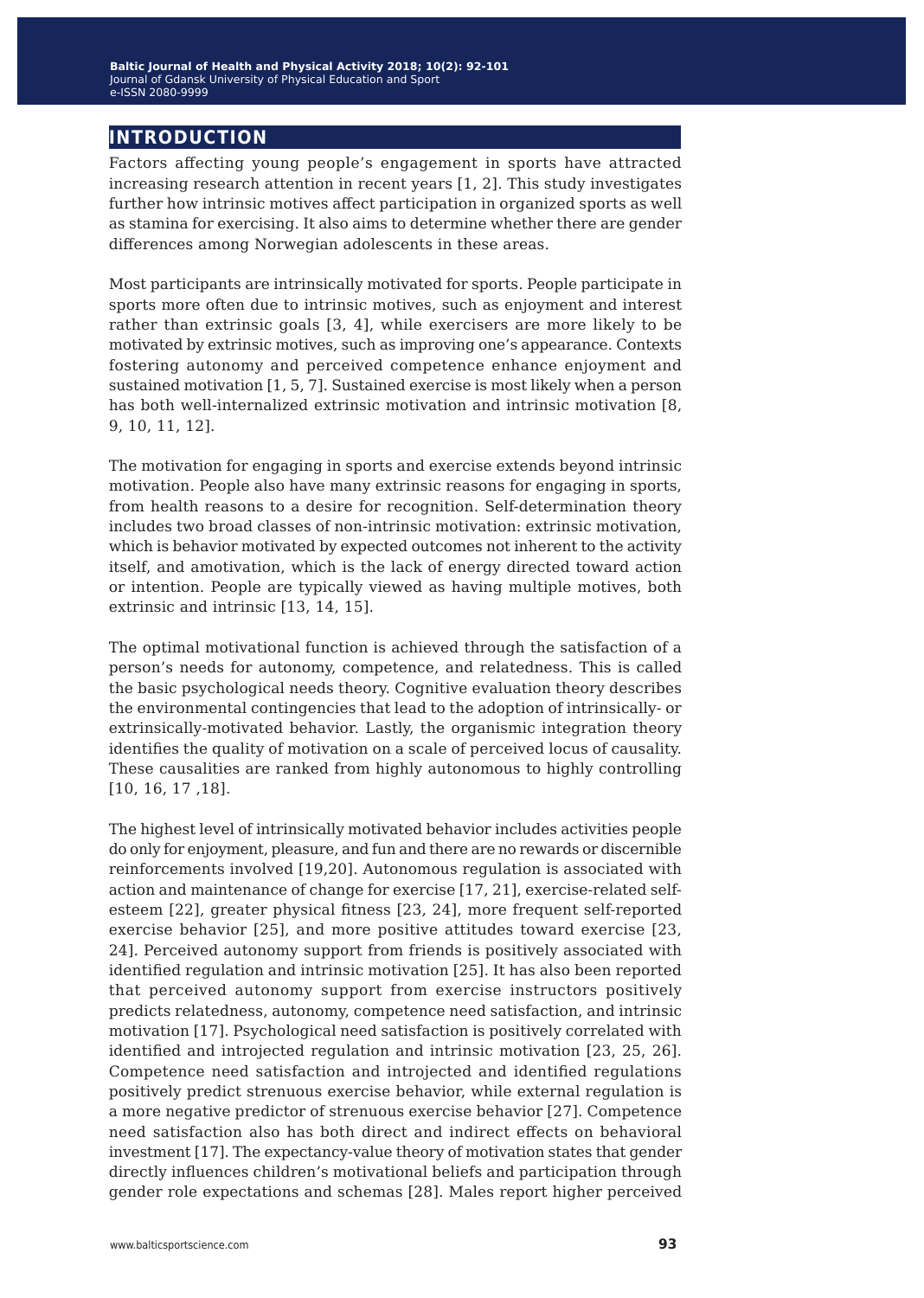competence, value (interest and importance), and participation in organized sports than females [29,30]. Males are also more likely than females to have higher values and self-competence [31]. Additionally, age has been shown to be a predictor of participation in organized sports. Fifty-six percent of Norwegian adolescents are members of a sports club at age 14, while nearly 40% of the adolescents are members of a sports club at age 19 [32, 33].

No gender differences were found in organized sports participation among Norwegian adolescents [32]. However, in the same study girls also reported a higher amount of training during a week than boys – 80% of the girls compared to 70% of the boys [32].

Men rate competition/excitement as their major reasons for participating in sports more frequently than women. On the other hand, women rate appearance as more important than men [34]. Men use sports as a tool for achieving popularity in society and among friends, while women participate in sports as a means of relaxation [35]. Male university students report higher levels of motivation than women for challenge, competition, social recognition, strength and endurance, enjoyment, fitness, skill development, and health pressure. Women rate weight management, appearance, and stress management as more important than men [36, 37]. Males tend to score higher than females on autonomous motivation, whereas females tend to report higher levels of controlled motivation [38, 39].

A study among British university students reported female gender to be a negative predictor of periods of moderate intensity exercise [39]. Male gender has been found to increase the likelihood of meeting physical activity guidelines [40]. The gender of sport is conspicuously masculine. Women in sport can be seen as the 'other sex' [41]. It is, therefore, important to study the gender differences in motives for participation in sport and exercise.

The aims of this study were to determine whether gender differences in sports motivation exist among Norwegian students between the ages of 16 and 18 at upper secondary schools, whether gender predicts participation in organized sports, and whether gender differences influence the amount of exercise/training during the week. It also sought to determine which motivating factors can predict exercising/training, and whether these are influenced by gender.

The hypotheses were as follows:

- H1: Male students are more intrinsically motivated and place higher values on sports than female students.
- H2: There are no gender differences in organized sports participation.
- H3: Female students exercise more than male students during a week.
- H4: There is a positive correlation between intrinsic motives and exercise/ training.
- H5: We also expect that gender (female) influences the amount of exercise/ training during a week.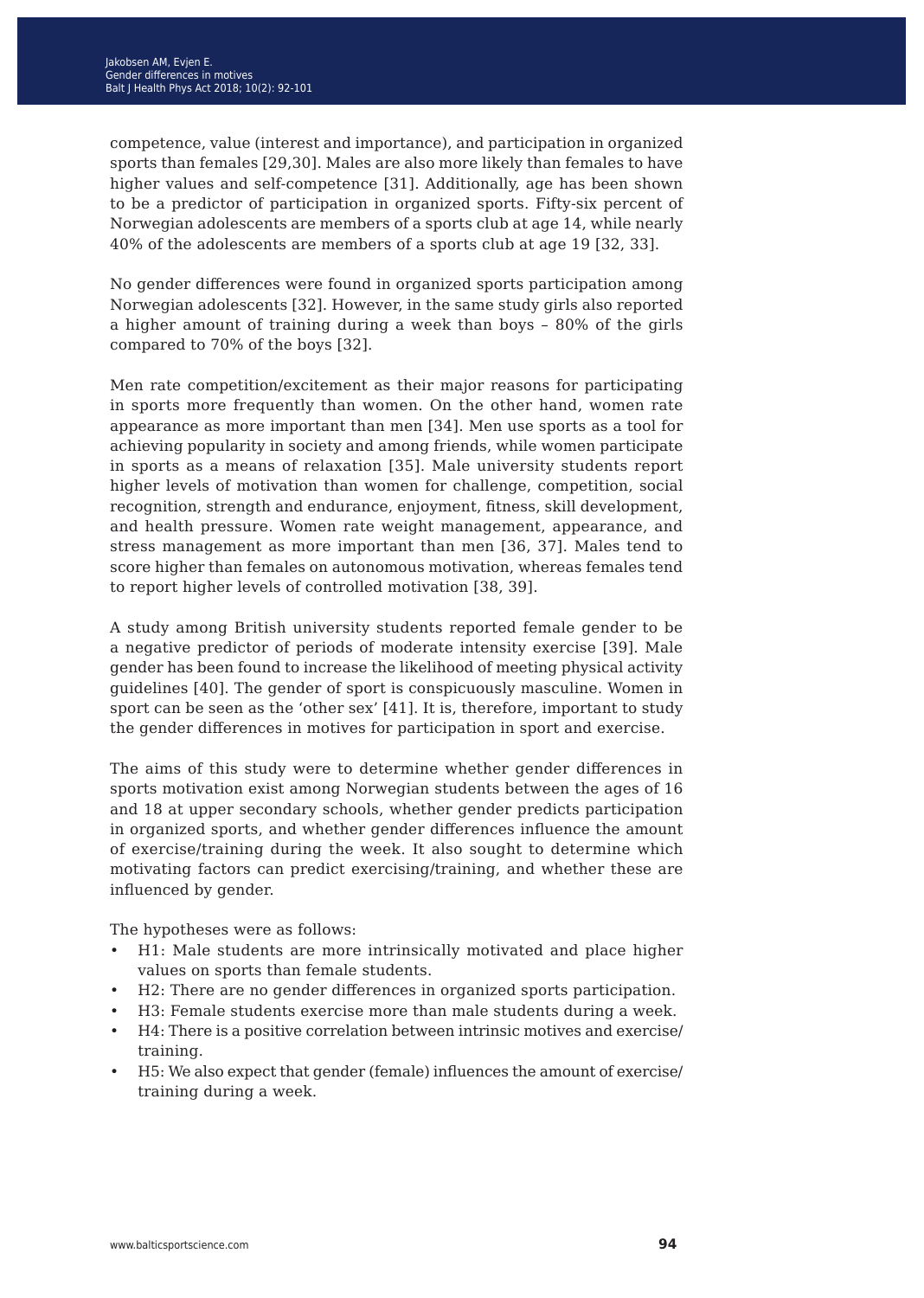## **material and methods**

#### **participants**

The participants were 368 upper secondary school students. A total of 186 male and 182 female students participated in the study (age 16 − 143 subjects; age 17 – 126 subjects; and age 18 − 95 subjects). Gender and age were the inclusion criteria. Two hundred and twenty of the included students held a membership in a sport club, and 148 did not. The ethnicity was native Norwegians.

#### **prodecure**

The data were collected during one month in the spring of 2014. The language of the questionnaire was Norwegian. The questionnaire was translated into Norwegian and validated in an earlier study [42]. We collected the data at school during a Physical Education lesson.

#### **measures**

Participants' motives were assessed using the Motives for Physical Activity Measure − Revised (MPAM-R) [43]. The scale consists of 30 items assessing five different motives for participating in physical activities.

Fitness (5 items) refers to being physically active out of the desire to be physically healthy, strong, and energetic ("Because I want to be physically fit"). Appearance (6 items), assesses being physically active in order to become more physically attractive, to have defined muscles, and to achieve or maintain a desired weight ("Because I want to lose or maintain weight so I look better"). Competence (7 items), refers to being physically active out of the desire to improve at an activity, to meet a challenge, or to acquire new skills ("Because I like engaging in activities that physically challenge me"). Social motives (5 items) refer to being physically active in order to spend time with friends and meet new people (`Because I enjoy spending time with others doing this activity"). Interest/enjoyment (7 items) measures being physically active because it is fun, makes the person happy, and is interesting, stimulating, and enjoyable ("Because I like the excitement of participation").

The questions are rated on a 7-point Likert scale, from one (not at all true for me) to 7 (very true for me). We also registered total physical activity (training) during a week.

#### **analysis**

The data were analyzed using SPSS (Version 20.0). In the section describing the sample, one-way analyses of variance (ANOVAs) were applied to determine sample differences. Significant main effects were also followed up using ANOVAs. Effect sizes were reported using Cohen's d and eta- square *η*2. Cohen defined effect sizes as "small,  $d = .2$ ," "medium,  $d = .5$ ," and "large,  $d = .8$ " [44].

To analyze the relationship between the dependent variable "sustained exercise" and the independent variables "intrinsic motives", "gender", and "age", we constructed a multiple regression analysis.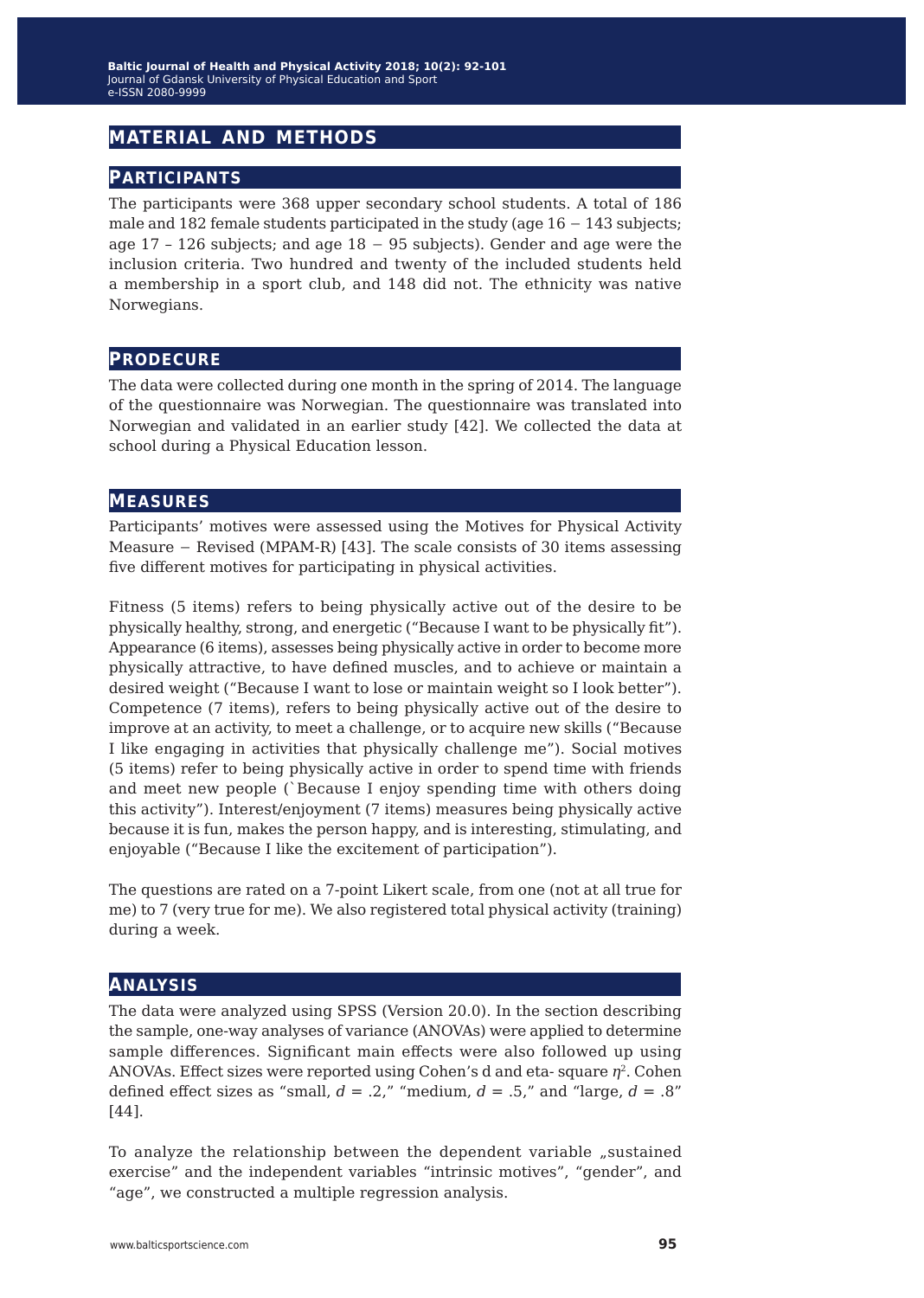## **results**

#### **preliminary data analysis**

Data were screened according to the recommendations of Hair Jr, Black, Babin and Anderson [45]. Examination of the assumptions associated with regression analyses (homoscedasticity, linearity, and normality) suggests that there were no particular problems in the data. Both homoscedasticity and linearity assumptions were tenable.

To explore whether the data were marked by multicollinearity, both tolerance and variance inflation were examined. No problems were found, since the obtained values were within acceptable values [45].

#### **relability analysis and descriptive statistics**

Internal consistency estimates (Cronbach's alpha) of the MPAM-R subscales were computed. The reliability analyses indicated that the internal consistency coefficients were good. All coefficients were greater than 0.86 for all multiitem scales (Table 1).

**Table 1.** Mean, standard deviations and internal consistency estimates (Cronbach's alpha) of the MPAM-R subscales

|                    | N   | Mean | Std. Error | Std. Deviation | α   |
|--------------------|-----|------|------------|----------------|-----|
| Interest/enjoyment | 352 | 5.33 | .08        | 1.50           | .94 |
| Competence         | 358 | 5.32 | .08        | 1.45           | .95 |
| <b>Fitness</b>     | 359 | 5.38 | .07        | 1.38           | .90 |
| Social             | 359 | 4.36 | .08        | 1.42           | .86 |
| Appearance         | 357 | 4.12 | .09        | 1.63           | .90 |
| Valid N            | 333 |      |            |                |     |

#### **differences between boys and girls with regard to motives for participation in sport**

Both boys and girls seem to score high on intrinsic motives, such as "interest/ enjoyment" and "competence". They also scored high on "fitness", which is an extrinsic motive. Both groups showed a low score on "appearance". The last motive, "social", also had a relatively low score in both groups. Statistically significant differences existed between the two groups at the 5% level in "interest/enjoyment" and "appearance". Girls received higher scores on "interest/enjoyment" (5% level,  $\eta^2$  = 01 and  $d$  = 0.2), while the boys received the highest scores on appearance (5% level,  $\eta^2$  =.02 and *d* = .14). "Competence", in which the girls scored higher than the boys, was also close to being significantly different at the 5% level (sign .067).

#### **differences in organized sports participation between boys and girls**

The organized sports participation score was high. Two hundred twenty (60%) of the students reported that they participated in organized sports. The girls (122; 67%) were found to participate more than the boys (98; 53%). The difference was significant at the 1% level ( $\eta^2$  =.02 and  $d$  = .3).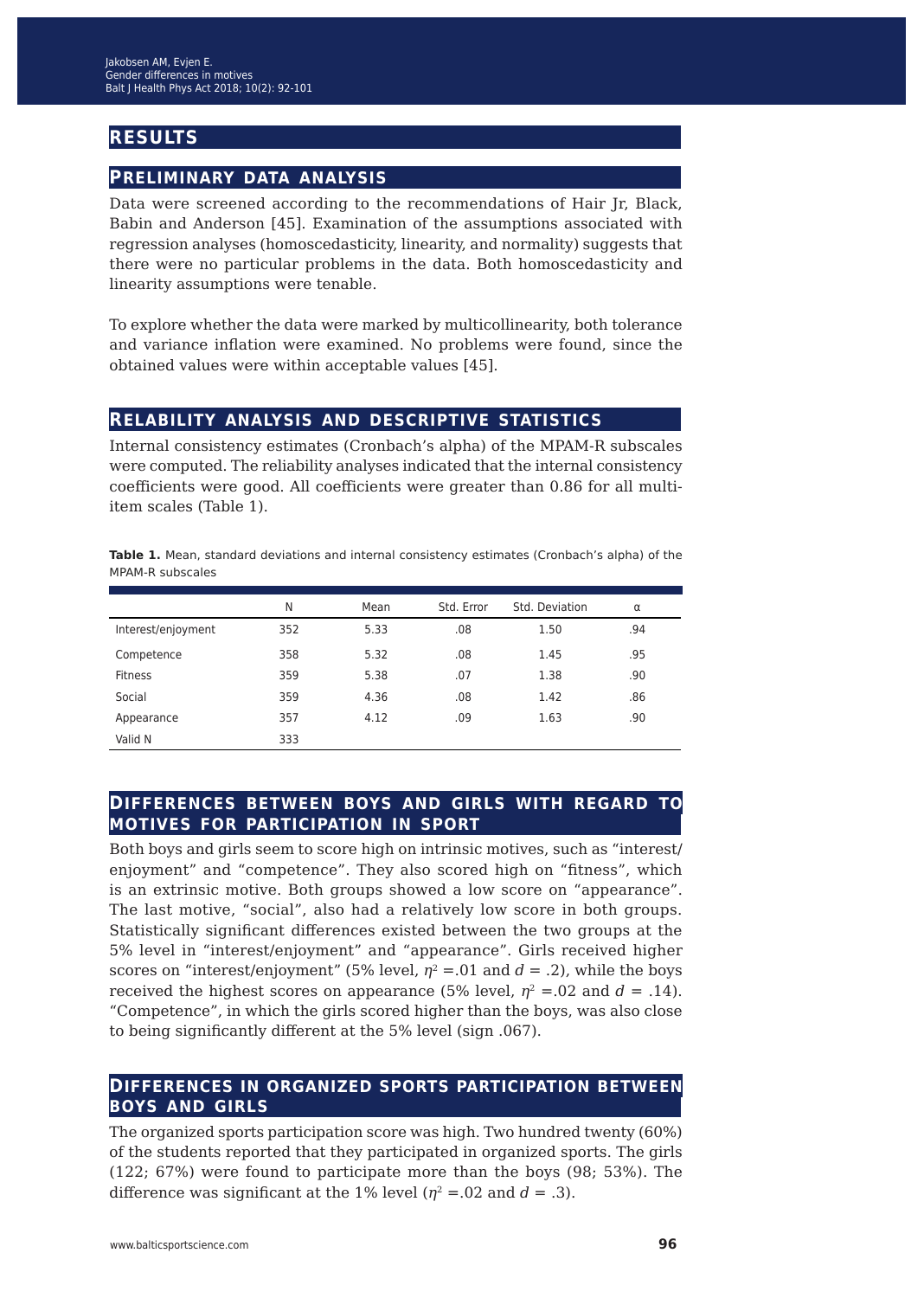#### **differences between boys and girls in exercising/ training during a week**

There was a small difference in exercising/training between boys and girls. The girls were found to exercise more than the boys (Table 2). 51% of the girls exercised more than 9 hours a week, while only 42% of boys reported the same amount of exercise. The difference was significant at the 1% level.

| Gender | Physica activity during a week |                  |                  |                    |                    |                     | Total  |
|--------|--------------------------------|------------------|------------------|--------------------|--------------------|---------------------|--------|
|        | 3 hours<br>or less             | $4 - 6$<br>hours | $7 - 9$<br>hours | $10 - 12$<br>hours | $13 - 15$<br>hours | 16 hours<br>or more |        |
| Male   | 31                             | 48               | 28               | 32                 | 16                 | 31                  | 186    |
|        | 16.7%                          | 25.8%            | 15.1%            | 17.2%              | 8.6%               | 16.7%               | 100.0% |
| Female | 25                             | 37               | 27               | 40                 | 32                 | 20                  | 181    |
|        | 13.8%                          | 20.4%            | 14.9%            | 22.1%              | 17.7%              | 11.0%               | 100.0% |
| Total  | 56                             | 85               | 55               | 72                 | 48                 | 51                  | 367    |
|        | 15.3%                          | 23.2%            | 15.0%            | 19.6%              | 13.1%              | 13.9%               | 100.0% |

**Table 2.** Crosstab between physical activity during a week and gender

#### **regression analysis**

One hierarchical regression analysis was conducted to examine how extrinsic and intrinsic motives and gender predict the variable exercising/training during the week. As shown in Table 3, the only motives that had an effect on exercise/ training were the intrinsic motives interest/enjoyment and competence. These were significant at the 5% level. Gender had no effect on the model. The explained variance for the model was 21%.

**Table 3.** Hierarchical regression analysis on how extrinsic and intrinsic motives and gender predict the variable exercising/training during the week

|                    | β      | t       | CI              |
|--------------------|--------|---------|-----------------|
| Constant           |        | $2.10*$ | [.0451, .418]   |
| Interest/enjoyment | .28    | $2.55*$ | [.070, .544]    |
| Competence         | .24    | $2.19*$ | [.028, .519]    |
| Appearance         | $-.05$ | $-.75$  | $[-.181, .081]$ |
| <b>Fitness</b>     | $-.04$ | $-.47$  | $[-.248, .152]$ |
| Social             | $-.00$ | .02     | $[-.158, .161]$ |
| Gender             | $-.01$ | $-.21$  | $[-.359, .289]$ |
| R <sup>2</sup>     | .21    |         |                 |
| F                  | 15.64  |         |                 |

*\*p< .05 \*\*p< .01*

### **discussion**

The current study examines whether gender differences exist in sports motivation among Norwegian secondary school students between the ages of 16 and 18 years. It also examines gender differences as a predictor for participation in organized sports and whether there are differences between boys and girls in the amount of exercising/training during a week. Finally, it examines which motives can predict the amount of exercise/training during a week and whether gender influences this.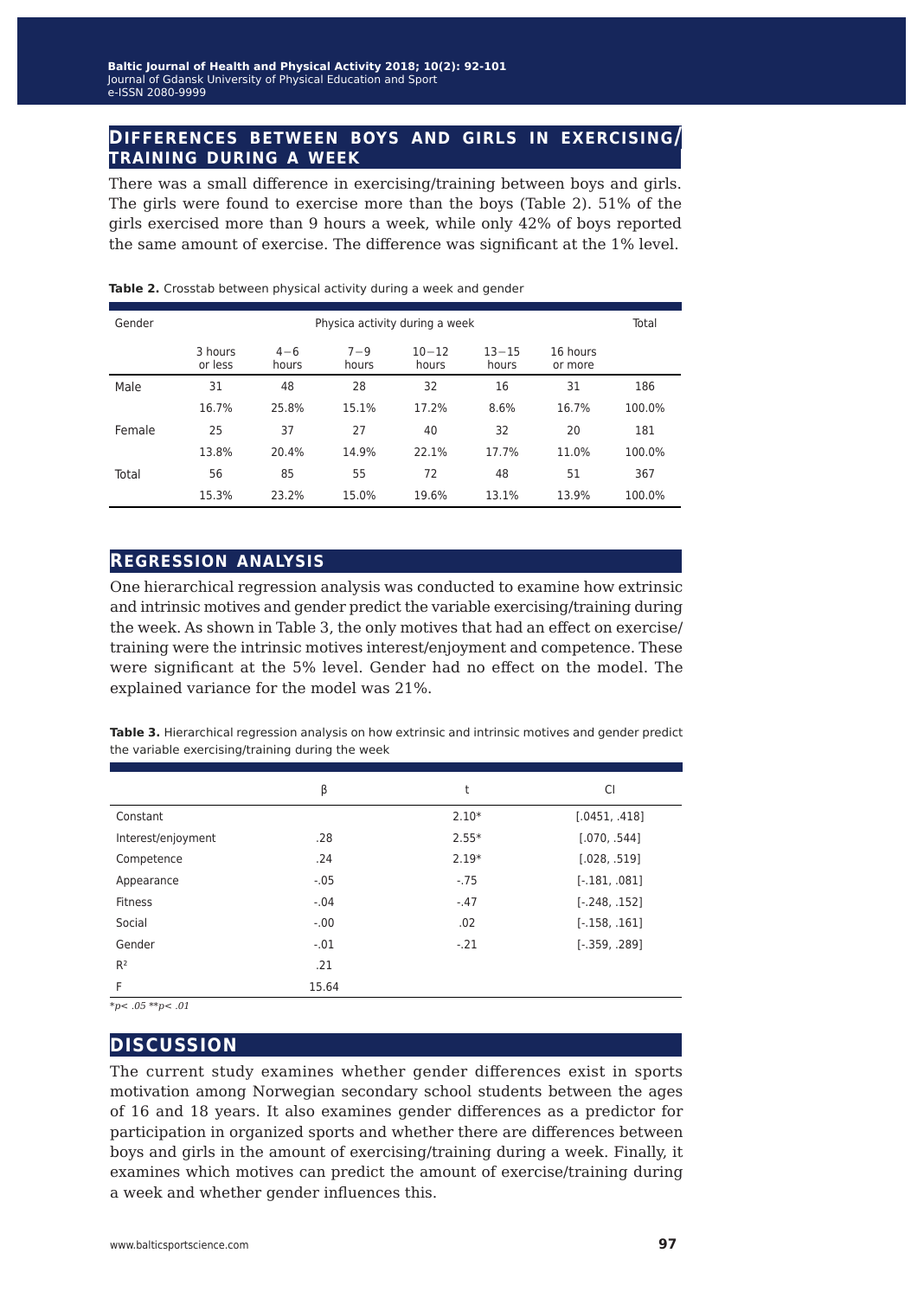As expected, both boys and girls had a high score on intrinsic motivation for exercising/training. Interest/enjoyment and competence were the two motives with the highest scores. Gender is an aspect of our society which affects the daily lives of individuals, including their interests. Some studies have indicated that women are more motivated to participate in sport by intrinsic motives rather than extrinsic motives [46]. Intrinsic and extrinsic motives play a role in the kinds of sports an individual participates in [43]. Research integrates the findings of Ryan et al. [43] on intrinsic and extrinsic motivation with the differences in motivation based on gender. Studies have found that men are more likely to be motivated by intrinsic factors than women [24]. In a Brazilian study, it was found that the motivation to exercise appears to have different origins in each gender, with women displaying greater motivation to exercise in order to lose or maintain their weight, while men are more likely to participate in exercise and sports due to social and competitive factors related to vigor [47]. This study, found that girls had significantly higher scores on the intrinsic motive interest/enjoyment, and boys had significantly higher scores on the extrinsic motive appearance. In addition, the intrinsic motive competence nearly had significant differences between the boys and girls, with girls showing a slight advantage.

Internationally, boys have consistently reported more activity than girls [48]. However, it is informative to examine the gender differences in physical activity in the context of exercise intensity. For daily vigorous physical activity, the average gender gap has been substantial. In contrast, the average gender difference for moderate-intensity physical activity is quite modest. This indicates that boys and girls do not differ markedly with respect to daily participation in moderate physical activity, and that the majority of the gender gap in overall physical activity is accounted for by low participation of girls in vigorous-intensity activities [48]. Additionally, a Norwegian study reported that there were no gender differences in organized sports participation [21]. In this study, it is found that there was a significant difference in favor of the girls among the 220 students who participated in organized sports. Based on a previous Norwegian study, it was hypothesized that girls exercise more than boys during a week [32] despite the fact that other studies have reported that gender is a negative predictor of physical activity. However, females are less likely to participate in exercise/sports than men [39, 40, 47]. In this study, a gender difference was found regarding the amount of exercise performed during a week. This difference supports our hypothesis that girls exercise more during a week than boys. The reasons why there are differences between Norway and Britain/USA is hard to explain. The most obvious reason is cultural differences between the countries in women's liberation.

It is also known from earlier studies that intrinsic motives dominate the reasons for sustained exercise among both men and women. Therefore, it was hypothesized that there was a positive correlation between intrinsic motives and exercise/training, but also expected that gender (male) would explain sustained exercise [8, 9, 10, 11, 12, 16, 49] Also in this study, it was found that intrinsic motives, such as competence and interest/enjoyment influenced sustained exercise, while gender had no influence on the amount of exercise performed during a week.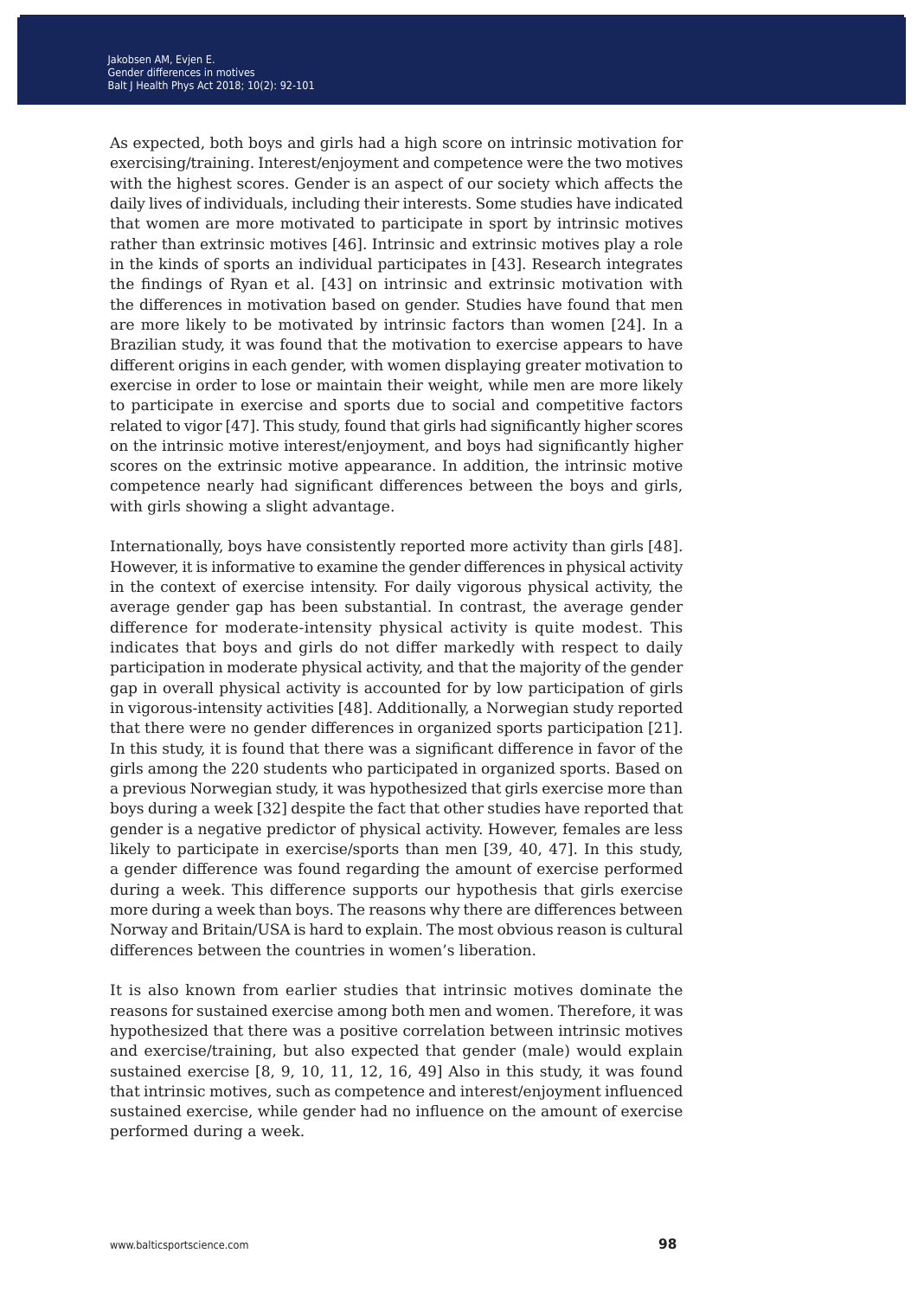## **conclusions**

Girls had high scores on intrinsic motives for sports participation, while boys had high scores on more extrinsic motives. This led to rejection of the hypothesis that male students are more intrinsically motivated and place higher values on sports than female students. A possible explanation for this could be cultural differences in gender roles between the Scandinavian countries and the countries in which earlier studies have been conducted.

It was also determined that girls are more active in organized sports and exercise more than boys. This required rejecting the hypotheses that there are no gender differences in organized sports participation. The null hypothesis can be replaced with an alternative hypothesis that girls are more active in organized sports than boys. Finally, it was determined that intrinsic motives, such as interest/enjoyment and competence influenced sustained exercise, while gender had no influence. This maintains the hypothesis regarding the correlation between intrinsic motives and exercise and rejects the hypothesis that gender (women) can explain the amount of weekly exercise.

There are several limitations of the study. The participants are all students, they are between 16 and 19 years old and most of them hold a membership in a sport club. Generalization to other groups can be problematic. The fact that women's liberation possibly has come a long way in Scandinavia makes it difficult to compare with countries outside of Scandinavia. On the other hand, the study can provide new knowledge about gender differences in motivation for sport and physical activity.

The results indicate that promotion of physical activity should be differentiated more between men and women. More of the promotion should be aimed at men.

#### **references**

- [1] Hagger MS, Chatzisarantis NLD, Culverhouse T, Biddle SJH. The processes by which perceive autonomy support in physical education and promotes leisure-time physical activity intentions and behavior: A trans-contextual model. J Educ Psychol. 2003;(95):784-795. [https://doi.org/10.1037/0022-](https://doi.org/10.1037/0022-0663.95.4.784) [0663.95.4.784](https://doi.org/10.1037/0022-0663.95.4.784)
- [2] Sarrazin PG, Boiche JCS, Pelletier LG. A Self-Determination Theory approach to dropout in athletes. In: Hagger MS, Chatzisarantis NLD, editors. Intrinsic motivation and self-determination in exercise and sport. Champaign IL: Human Kinetics; 2007, 229-242.
- [3] Vallerand RJ, Losier GF. An integrative analysis of intrinsic and extrinsic motivation in sport. J Appl Sport Psychol. 1999;11(1):142-169.<https://doi.org/10.1080/10413209908402956>
- [4] Verloigne M, De Bourdeaudhuij I, Tanghe A, et.al. Self-determined motivation towards physical activity in adolescents treated for obesity: An observational study. Int J Behav Nutr Phys Activ. 2011;8:97. doi: 10.1186/1479-5868-8-97.<https://doi.org/10.1186/1479-5868-8-97>
- [5] Chatzisarantis NLD, Hagger MS, Biddle SJH, Karageorghis C. The cognitive processes by which perceived locus of causality predicts participation in physical activity. J Health Psychol. 2002;7(6):685- 699. <https://doi.org/10.1177/1359105302007006872>
- [6] Hagger MS, Armitage CJ. The influence of perceived loci of control and causality in the theory of planned behavior in a leisure-time exercise context. J Appl Behav Res. 2004;9(1):45-64. [https://doi.](https://doi.org/10.1111/j.1751-9861.2004.tb00091.x) [org/10.1111/j.1751-9861.2004.tb00091.x](https://doi.org/10.1111/j.1751-9861.2004.tb00091.x)
- [7] Hagger MS, Chatzisarantis NLD, Harris J. The process by which relative autonomous motivation affects intentional behavior: Comparing effects across dieting and exercise behaviors. Motivation and Emotion. 2006;30(4):307-321. <https://doi.org/10.1007/s11031-006-9046-5>
- [8] Duncan LR, Hall GR, Wilson PM, Jenny O. Exercise motivation: a cross-sectional analysis examining its relationships with frequency, intensity, and duration of exercise. Int J Behav Nutr Phys Activ. 2010;7:1-7. <https://doi.org/10.1186/1479-5868-7-7>
- [9] Ryan RM, Deci EL. Active human nature. In: Hagger MS, Chatzisarantis NLD, editors, Intrinsic motivation and self-determination in exercise and sport. Champaign IL: Human Kinetics; 2007, 1-20.
- [10] Ryan RM, Deci EL. An overview of Self-Determination Theory: An organismic-dialectical perspective. In: Deci EL , Ryan RM, editors, Handbook of self-determination research. Rochester, N.Y.: University of Rochester Press; 2002, 3-37.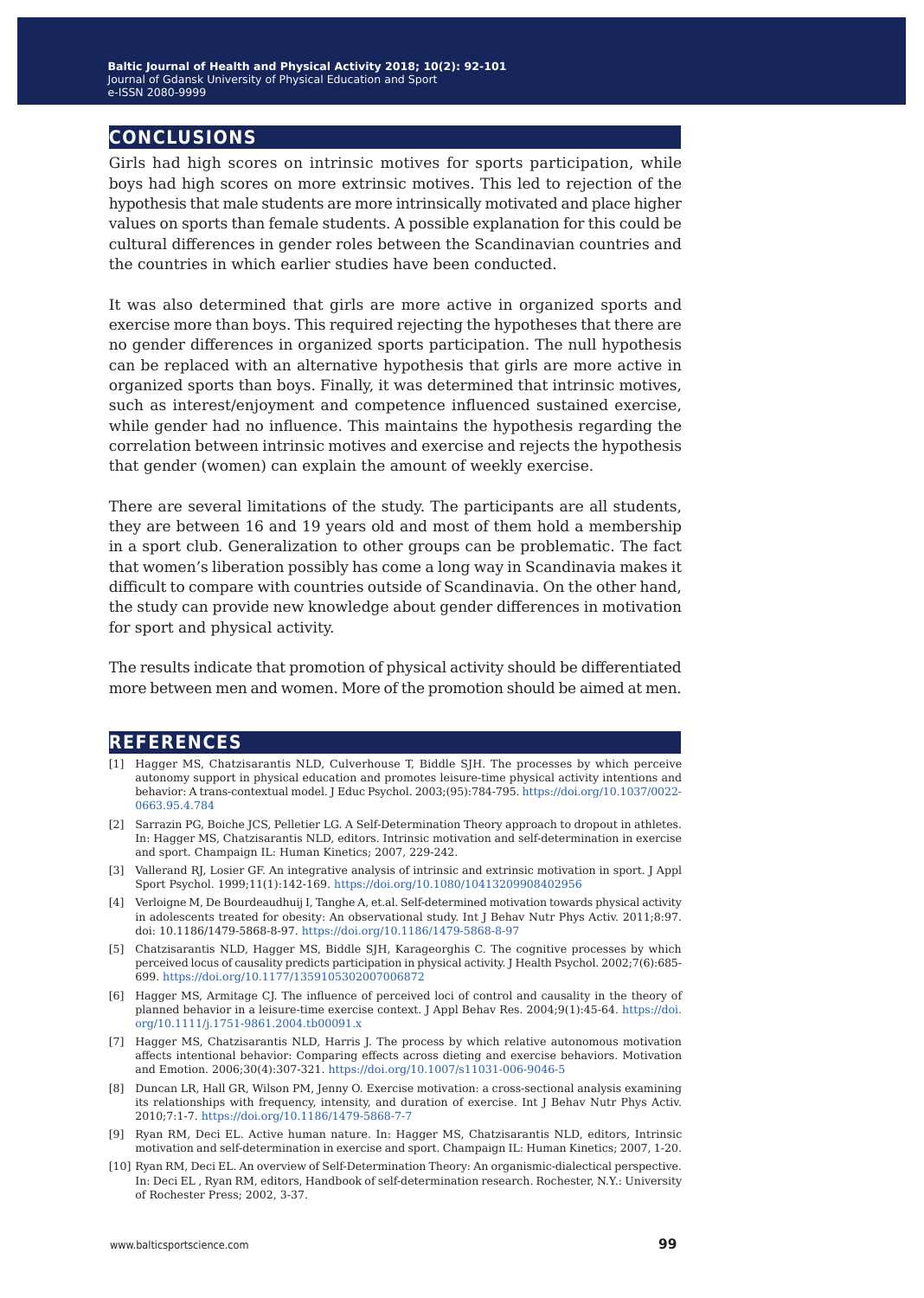- [11] Smith AL, Ntoumanis N, Duda JL, Vansteenkiste M. Goal striving, coping, and well-being: A prospective investigation of the self-concordance model in sport. J Sport Exerc Psychol. 2011;33(1):124-145. <https://doi.org/10.1123/jsep.33.1.124>
- [12] Vlachopoulos SP, Ntoumanis N, Smith AL. The basic psychological needs in exercise scale: Translation and evidence for cross-cultural validity. Int J Sport Exerc Psychol. 2010;8(4):394-412. [https://doi.](https://doi.org/10.1080/1612197X.2010.9671960) [org/10.1080/1612197X.2010.9671960](https://doi.org/10.1080/1612197X.2010.9671960)
- [13] Hagger MS, Chatzisarantis NLD. Self-Determination Theory and the psychology of exercise. Int Rev Sport Exerc Psychol. 2008;1(1):79-103.<https://doi.org/10.1080/17509840701827437>
- [14] Lonsdale C, Sabiston CM, Taylor IM, Ntoumanis N. Measuring student motivation for physical education: Examining the psychometric properties of the Perceived Locus of Causality Questionnaire and the Situational Motivation Scale. Psychol Sport Exerc. 2011;12(3):284-292. [https://doi.](https://doi.org/10.1016/j.psychsport.2010.11.003) [org/10.1016/j.psychsport.2010.11.003](https://doi.org/10.1016/j.psychsport.2010.11.003)
- [15] Ryan RM, Connel JP. Perceived locus of causality and internalization: Examining reason for acting in two domains. Contem Educ Psychol. 1989;25:54-67.
- [16] Edmunds J, Ntoumanis N, Duda JL. Perceived autonomy support and psychological need satisfaction in exercise. In: Hagger MS, Chatzisarantis NLD, editors. Intrinsic motivation and Self-Determination in exercise and sport. Champaign IL: Human Kinetics; 2007, 35-53.
- [17] Markland D, Ingledew DK. Exercise participation motives. In: Hagger MS, Chatzisarantis NLD, editors. Intrinsic motivation and Self-Determination in exercise and sport. Champaign IL: Human Kinetics; 2007, 23-34.
- [18] McLachlan S, Hagger MS. Do people differentiate between intrinsic and extrinsic goals for physical activity? J Sport Exerc Psychol. 2011;33:273-288. <https://doi.org/10.1123/jsep.33.2.273>
- [19] Bagoien TE, Halvari H. Autonomous motivation: Involvement in physical activity and perceived sport competence: Structural and mediator models. Percept Motor Skil. 2005;100:3-21. [https://doi.](https://doi.org/10.2466/pms.100.1.3-21) [org/10.2466/pms.100.1.3-21](https://doi.org/10.2466/pms.100.1.3-21)
- [20] Hagger MS, Chatzisarantis NLD. Advances in Self-Determination Theory research in sport and exercise. Psychol Sport Exerc. 2007;8(5):597-599.<https://doi.org/10.1016/j.psychsport.2007.06.003>
- [21] Landry JB, Solomon M. African American women's self-determination across the stages of change for exercise. J Sport Exerc Psychol. 2004;(26):457-469.<https://doi.org/10.1123/jsep.26.3.457>
- [22] Wilson KB, Rodgers WM. The relationship between perceived autonomy support, exercise regulations and behavioral intentions in women. Psychol Sport Exerc. 2004;(5):229-242. [https://doi.org/10.1016/](https://doi.org/10.1016/S1469-0292(03)00003-7) [S1469-0292\(03\)00003-7](https://doi.org/10.1016/S1469-0292(03)00003-7)
- [23] Stanley DM, Cumming J, Standage M, Duda JL. Images of exercising: Exploring the links between exercise imagery use, autonomous and controlled motivation to exercise, and exercise intention and behavior. Psychol Sport Exerc. 2012;13(2):133-141. doi: 10.1016/j.psychsport.2011.10.002. [https://](https://doi.org/10.1016/j.psychsport.2011.10.002) [doi.org/10.1016/j.psychsport.2011.10.002](https://doi.org/10.1016/j.psychsport.2011.10.002)
- [24] Wilson PM, Rodgers WM, Blanchard CM, Gessell J. The relationship between psychological needs, selfdetermined motivation, exercise attitudes, and physical fitness. J Appl Soc Psychol. 2003;33(11):2373- 2392. <https://doi.org/10.1111/j.1559-1816.2003.tb01890.x>
- [25] Wilson KB, Rodgers WM, Fraser SN. Examining the psychometric properties of the behavioral regulation in exercise questionnaire. Measur Phys Educ Exerc Sci. 2002;(6):1-21. [https://doi.](https://doi.org/10.1207/S15327841MPEE0601_1) [org/10.1207/S15327841MPEE0601\\_1](https://doi.org/10.1207/S15327841MPEE0601_1)
- [26] Stuart J. Enjoyment based motivation and enjoyable exercise experience in Generation Y sample: A mixed methods approach. (Master of Science Master), Georgia Southern University; 2013.
- [27] Jakobsen AM. Are there differences in motives between participants in individual sports compared to team sports? Lase J Sport Sci. 2014:5(2):32-43.<https://doi.org/10.1515/ljss-2016-0030>
- [28] Wingfield A, Eccles JS. Expectancy-value theory of achievment motivation. Contemp Educ Psychol. 2000;25:68-81. <https://doi.org/10.1006/ceps.1999.1015>
- [29] Eccles JS, Harold RD. Gender differences in sport involvement: Applying the Eccles' expectancy value model. J Appl Sport Psychol. 1991;3:7-35. <https://doi.org/10.1080/10413209108406432>
- [30] Fredricks JA, Eccles JS. Children's competence and value beliefs from childhood through adolescence. Growth trajectories in two male-sex-typed domains. Develop Psychol. 2002;38:519-533. [https://doi.](https://doi.org/10.1037/0012-1649.38.4.519) [org/10.1037/0012-1649.38.4.519](https://doi.org/10.1037/0012-1649.38.4.519)
- [31] Dawes NP, Vest A, Simpkins S. Youth participation in organized and informal sports activities across childhood and adolescence: Exploring the relationships of motivational beliefs, developmental stage and gender. J Youth Adolesc. 2014;43:1374-1388. <https://doi.org/10.1007/s10964-013-9980-y>
- [32] Seipell Ø, Strandbu Å, Sletten MA. Ungdom og trening, Endring over tid og sosiale skillelinjer. In: NOVA, editor, 2011;3:115. Norwegian.
- [33] Synovate. Rapport Barn og Ungdom. Synovate; 2009. Norwegian.
- [34] Koivula N. Sport participation: differences in motivation and actual participation due to gender typing. J Sport Behav. 1999;22:1-13.
- [35] Kondric M, Sindik J, Furjan-Mandic G, Schiefler B. Participation motivation and student's physical activity among sport students in three countries. J Sport Sci Med. 2013;12(1):10-18.
- [36] Kilpatrick M, Hebert E, Bartholomew J. College students' motivation for physical activity: Differentiating men's and women's motives for sport participation and exercise. J Am Coll Health. 2005;54(2):87-94. <https://doi.org/10.3200/JACH.54.2.87-94>
- [37] Rintaugu EG, Ngetich EDK. Motivational gender differences in sport and exercise participation among university sport science students. J Phys Educ Sport. 2012;12(2):180-187.
- [38] Jakobsen AM, Elbe AM. A cross-cultural comparison of fitness center members' motivation for training in Norway and India. Int J Soc Sci. 2015;4(10):15-27.